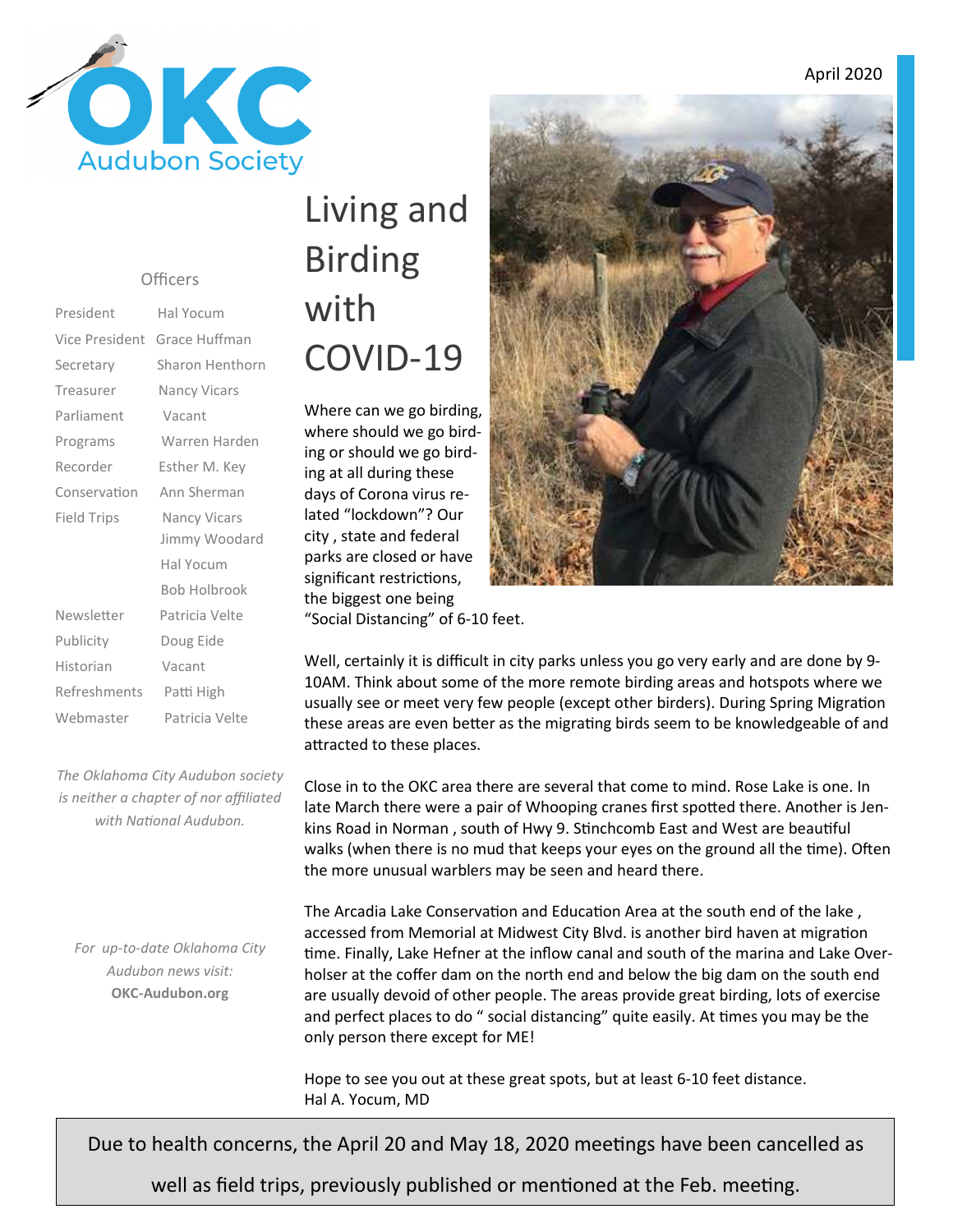## Bird of the Month

#### *By Grace Huffman*

It's springtime, and one of the sounds I most associate with spring is being out at Lake Hefner or some other marshy area and hearing the song of a male **Red-winged Blackbird**. They are seemingly everywhere that has a little bit of water and some reeds or branches for them to perch on.

Red-winged Blackbirds are extremely common, and can be found yearround across most of the contiguous 48 states, and down into Central America. Their summer range extends into Canada and Alaska, and they winter in extreme southern Arizona and certain parts of Mexico. While I most commonly see them in the countryside or at the lake, on rare occasions I will get one to come to my feeders, always in the springtime mixed in with grackles. If you live closer to a pond or other water source they are much more likely to visit your backyard. This time of year they are often in huge flocks with other blackbirds, but the males are distinguishable by their red and yellow wing patches (epaulets). Females are





dark brown and

streaky all over, and can be mistaken for a sparrow.

Male Red-winged Blackbirds will carve out a territory in spring and defend it against other males, however all ladies are welcome. Most males have more than one female nesting in their territory, with some having as many as 15 females. But at the same time, not all females are faithful, with more than a few nestlings having a different father. The male will help the female choose the nesting site, but it's up to the female to build the nest, usually low in reeds or other dense vegetation. She will incubate the eggs for almost 2 weeks, and then it's another 2 weeks before the young are ready to fledge.

Scientists have studied the variances in different populations, and have even conducted an experiment by moving young from one group into another. What they found is that the young grew up to resemble their foster parents (and therefore better suited to their current environment), instead of looking like their biological parents.

© Grace Huffman

One unique population is a subspecies known as "Bicolored Blackbird."

Bicolored Blackbirds have solid red epaulets, with no yellow on them whatsoever. They live in California, where they share their range with the Tricolored Blackbird. Tricolored Blackbirds look a lot like Red-wings, but the male's epaulets are dark red and white, with no yellow whatsoever.

Red-winged Blackbirds lost about 30% of their population from 1966-2014, but they are still considered to be Least Concern.

No matter how loud they get, I still enjoy seeing them!

References: allaboutbirds.org and *The Sibley Guide to Birds, Second Edion*.

### Welcome to OKC Audubon

Marla Haddock, Edmond W Rolla Weber, Norman Landon Gilbert, Edmond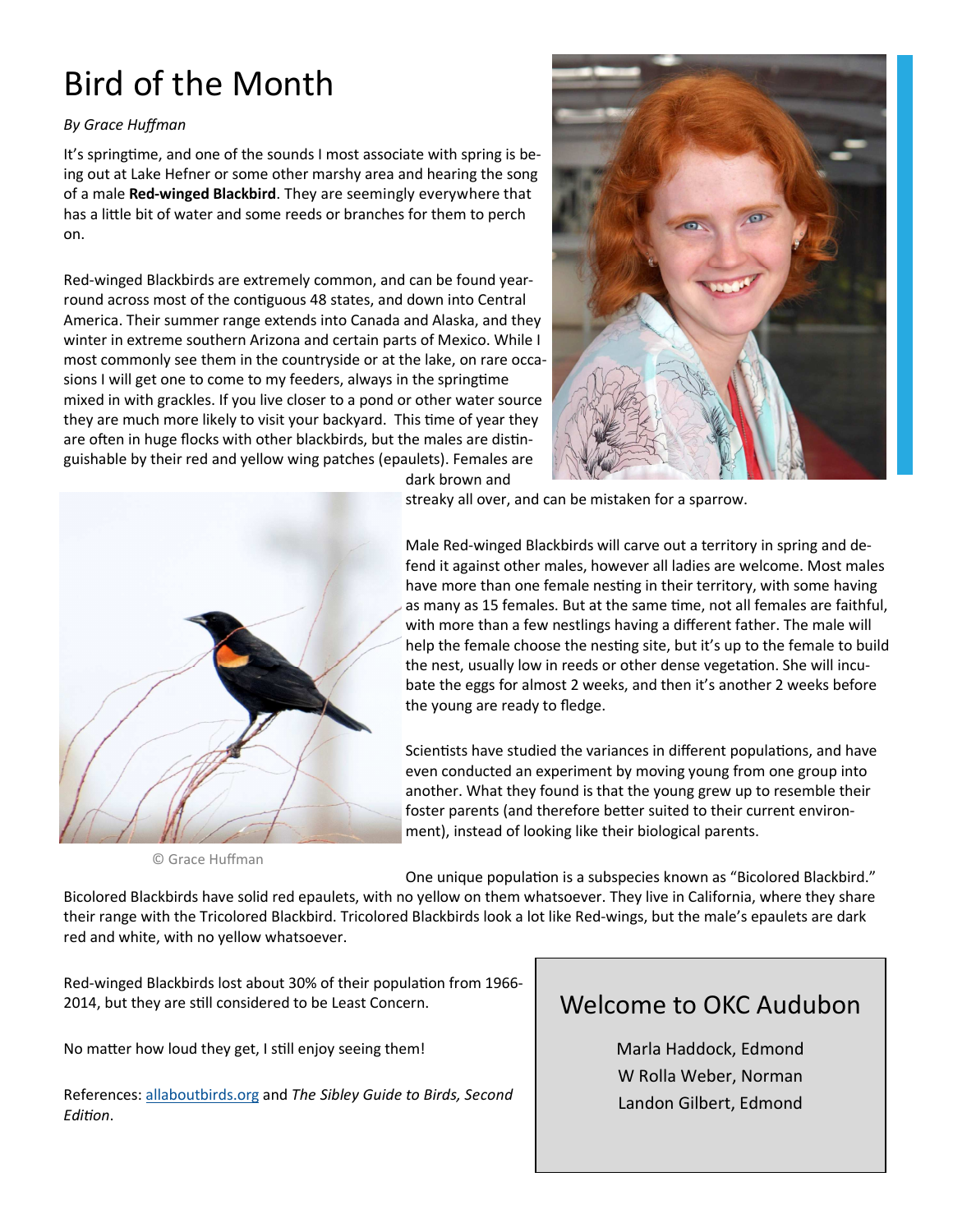## **Great Horned Owl Nest Cam**

The Great Horned Owl pair that nested in a plastic whiskey barrel along Terri Underhill's driveway are now busy taking care of two very active owlets.

The nest is monitored 24x7 and video streams live on Terri's Okie Bird Cam website (http:// okiebirdcam.com). There is also the option to view a day's activity at high speed so you can catch glimpses of both parents coming in with food.



### Bird-Window Collisions Update

*By Nathan Kuhnert, April 15, 2020* 

I am keeping a low-profile this spring and only conducting photo documentation when I get out to monitor. Zero specimen collection this spring as apparently strains of coronaviruses can be viable for up to two years in the freezer.



We did participate last year in the Global Bird Rescue 2019 by registering bird collisions (30 collisions documented Sep 30-Oct 6, 2019) and intend to do it again this fall. https://birdsafe.ca/ gbr/

Kudos to Dave Woodson and Mary Jackson of TAS for alerting me on April 13 of an informative Facebook live video on birdwindow collisions between several leading institutions collaborating to protect birds from low-rise and suburban building collisions.

Presentation and group discussion available below: https://www.facebook.com/NationalAudubonSociety/ videos/568941410404296/?t=18

On the national front, an encouraging piece of good news that we hope to eventually apply to OKC City Council; Brooklyn, NY CC recently passed a bill mandating developers/rehabbers use glass that American Bird Conservancy (ABC) has deemed bird-friendly:

https://www.crainsnewyork.com/politics/council-votesmandate-bird-safe-glass-new-construction? fbclid=IwAR0fnPc-EIhDR17Ty45jXJvRrbv7Uc4JR1eRVRrv9t7BYPeImjzMNfcfB3k

It's looking up at the new Minnesota Vikings football stadium where activists for several years have been working hard to make the stadium safer culminating in a study led by Oklahoma State University Professor, Scott Loss, where a thorough and yet reasonable plan of bird-safe retrofits are being strongly considered:

https://www.startribune.com/activists-say-retrofitting-ofu-s-bank-stadium-glass-to-protect-birds-is-longoverdue/564779422/

And lastly, always looking to draw attention to the premier one-stop-shop on bird-window collisions ranging from the science to the solutions including the home - ABC: https://abcbirds.org/program/glass-collisions/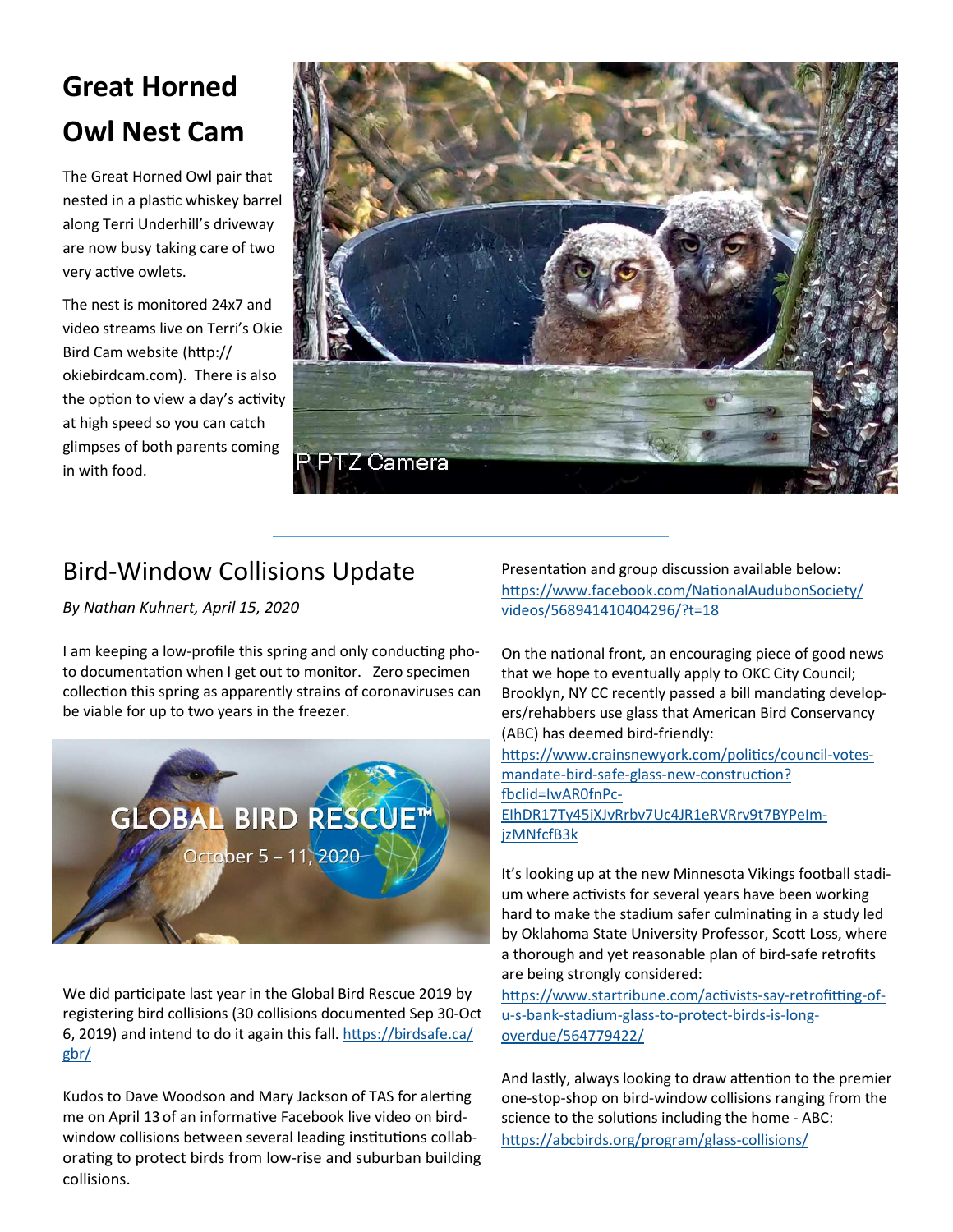#### **Recorder's Report March 2020**

As spring arrives local birds are setting up nest sites and seasonal birds are beginning to move. On the  $1<sup>st</sup>$  in Logan County Braden Farris counted Yellow-bellied Sapsucker near Kingfisher and Ross's Goose near Cashion; and in OKC Dora Webb noticed a Carolina Wren carrying nesting material. At Lake Hefner Jacob Crissup observed Surf Scoter and Yellow-billed Loon, Bill Diffin a White-winged Scoter and Eared Grebe and Brent Barnes a Red-necked Grebe. These winter birds were sighted several times during the month. On the 2<sup>nd</sup> Daron

Patterson reported Sandhill Crane near Okeene in Kingfisher County; and Steve Davis discovered **Yellowheaded Blackbird** at the Mustang Road Playas. On the 3<sup>rd</sup> Curtis Stewart found at least 12 Great Blue Herons with nest sites in one large snag near Skeleton Creek along OK-51



just west of OK-74 in Kingfisher County. On the 5<sup>th</sup> Elizabeth & Tim Pratt had Greater Roadrunner at Wes Watkins Lake in Pottawatomie County; and Joe Grzybowski identified Lesser Black-backed Gull at 63<sup>rd</sup> & Kilpatrick Turnpike in Canadian County.

On the 7th Zach Poland encountered **Lesser Yellowlegs** at

Stinchcomb WR West in Canadian County. On the 8<sup>th</sup> Bruce Neville heard Hermit Thrush at the I-35 Northbound Rest Area in Garvin County; and Braden Farris spotted Long**billed Dowitcher** at Stinchcomb



WR West. On the 10<sup>th</sup> Tim O'Connell heard Fish Crow at OSU. On the 11<sup>th</sup> Bruce Neville located Lesser Scaup at Rush Springs Sewage Lagoons in Grady County; and Marisue Hilliard saw Vesper Sparrow at Mitch Park in Edmond. On the 13<sup>th</sup> Braden Farris verified Fish Crow at Lake Stanley Draper. On the 14<sup>th</sup> Scott Loss photographed Neo**tropic Cormorant** at Boomer Lake Park; and Brian Marra detected Blue-gray Gnatcatcher at the SNU Football Complex in OKC. On the 15<sup>th</sup> Cody Delano no-%ced **Northern Rough-winged Swallow, Barn Swallow** and **Cliff Swallow** at Kevin Gottshall Memorial Park in Cleveland County. On the  $17<sup>th</sup>$  Dan Cowell recognized House Wren and Spotted Towhee in Paul's Valley; Nick Kiehl recorded Greater and Lesser Yellowlegs at Meridian Technology Center Pond in Stillwater; and Aaron Mechem saw White-winged Dove in Warr Acres.

On the 18<sup>th</sup> Jack Olson added **Inca Dove** in Stillwater; and Dick Gunn got Sandhill Cranes along South Jenkins



in Norman. On the 19<sup>th</sup> Cody Delano came across **Pectoral Sandpiper** at Ten Mile Flats in Cleveland County; and Zach DuFran described **Yellow-crowned Night-Heron** sitting on a well -established

nest in a sycamore tree in Norman. On the 20<sup>th</sup> Caleb McKinney tallied Brewer's Blackbird at the Ninnekah Softball Fields in Grady County; and Brian Marra documented Gray Catbird at Stinchcomb WR East in Oklahoma County. On the  $21<sup>st</sup>$  Jacob Crissup turned up Eastern Meadowlark and Eastern Phoebe near Paul's Valley; Brian Marra confirmed **Baird's Sandpiper** and Pectoral Sandpiper at the Morgan Road Playa; and Braden Farris viewed Lesser Yellowlegs at Ten Mile Flat and **Black-and-white Warbler** at Lake Thunderbird.

On the 22<sup>nd</sup> Northern Rough-winged Swallows and **Tree Swallows** were reported by Brian Marra at Lake Konawa in Seminole County, and Mary & Lou Truex at Lindsay in Garvin County; while Steve Davis last saw the Lesser Goldfinch at his feeder in OKC. On the 23<sup>rd</sup> Jo-Ann Doyle had Savanna Sparrow and Song Sparrow at McLoud Road in Pottawatomie County; D&D Norris found Hairy Woodpecker at Kairworks Garden in Logan County; and Rachel Wrenn discovered **Louisiana Waterthrush** in Norman.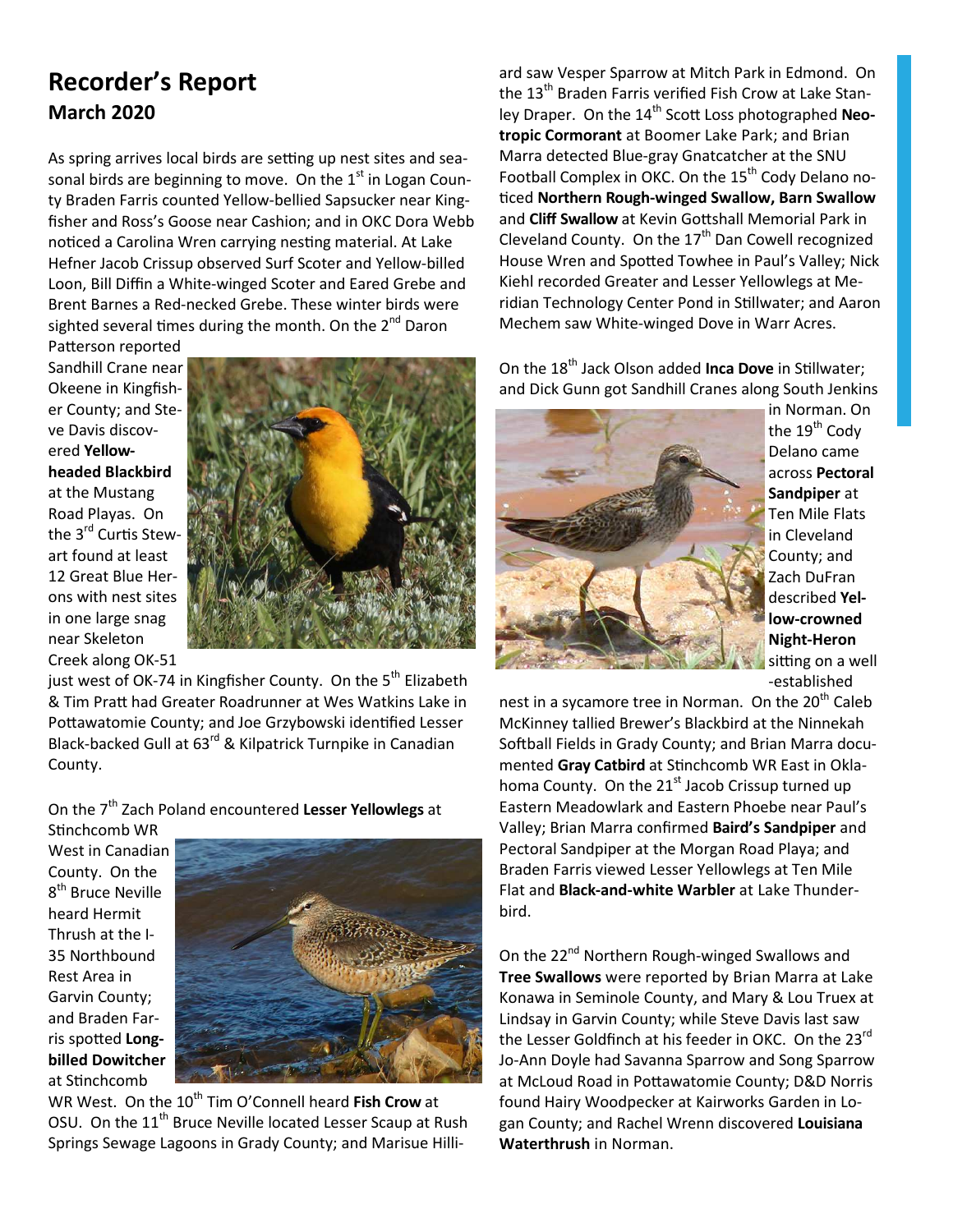On the 24<sup>th</sup> Shane Clark had Northern Shoveler near Chandler in Lincoln County; Joe Grzybowski identified American Golden-**Plover** at Ten Mile Flat; and Dick Gunn came across **Yellowthroated Warbler** along South Jenkins. **Scissor-tailed Flycatchers** were observed by Larry Mays in Newcastle and Corban Hemphill in Stillwater.



On the  $25<sup>th</sup>$  Jacob Crissup encountered Yellow-headed Blackbird along Hwy #33 in Kingfisher County; Joe Grzybowski identified Up**land Sandpiper**, Pectoral Sandpiper, and Lesser Yellowlegs at Ten Mile Flat; and Tim O'Connell detected

Louisiana Waterthrush in Stillwater. On the 26<sup>th</sup> Chris Butler saw White-eyed Vireo and Cinnamon Teal at Maud Wetlands in Seminole County; a **Northern Parula** was photographed along Alameda Drive in Norman; Scott Loss located Swainson's Hawk, and Lark Sparrow at Whittenberg Park in Stillwater; Braden Farris spotted Snowy Egret and White-eyed Vireo at south Lake Hefner; and Jimmy Woodard verified Black-andwhite Warbler at Lake Stanley Draper. On the 27<sup>th</sup> Larry Mays recognized **Sprague's Pipit** and Horned Lark and Brian Marra noticed Vesper Sparrow at Garrett Farmstead near the Newcastle Public Library in McClain County; and Jerry Vanbebber recorded Cattle Egret at Ten Mile Flat and Yellow-throated Warbler along Mohawk Road in Norman.

#### On the 28<sup>th</sup> Larry Mays confirmed American Pipit, Chestnut-



**collared Longspur** and photographed Sprague's Pipit at Garrett Farmstead; Rusty Derringer got **Eastern Kingbird** and Blue-gray Gnatcatcher near Wellston in Lincoln County; Braden Farris came across Little Blue **Heron,** Snowy Egret and **Black-necked Stilt at** Rose Lake in Canadian County; Deanne McKin-

ney added Swainson's Hawk at NW 63<sup>rd</sup> & Kilpatrick Turnpike; Pat Velte photographed **Whooping Crane** at Rose Lake; and Esther Key described **Clay-colored Sparrow** in Moore. Landon Neumann had Northern Parula at Couch Park in Stillwater: Scott Loss documented **Solitary Sandpiper** flying over his yard in Stillwater; Braden Farris viewed **Peregrine Falcon** at Lake Hefner; Dave Woodson photographed Yellow-headed Black-



bird in Edmond; Bill Diffin turned up **Osprey** at Lake Hefner – Prairie Dog Point; and Hal Yocum watched **Ruby-throated Hummingbird** in Edmond.

On the 29<sup>th</sup> Zach DuFran photographed the Whooping Cranes as they left Rose Lake; Logan Carter spotted Barred Owl, and White-throated Sparrow at Maud in the Pottawatomie County side of town; Jason Shaw found Scissor-tailed Flycatcher at Austin Hall in Chickasha in Grady County; Alex Harman counted Scissor-tailed Flycatcher in McLoud in Lincoln County. Bill Diffin identified Peregrine Falcon, Cinnamon Teal, American Golden-Plover, Black-necked Stilt, Long-billed Dowitcher, and Lesser Yellowlegs at Rose Lake. Joe Grzybowski reported Sprague's Pipit at Ten Mile Flats; and Corban Hemphill had Osprey at Boomer Lake Park in Stillwater.

On the 30<sup>th</sup> Cassidy Massey confirmed Yellow-headed Blackbird north of Edmond in Logan County; Bridger Arrington located Eastern Bluebird in South Muhall in Logan County. Scott Loss identified Pine Warbler, Black-and-white Warbler and Yellow-throated Warbler at Lake Carl Blackwell; and Joe Grzybowski documented **American Avocets** flying over Lake Thunderbird – South Dam looking for a place to land. While eating lunch in the rain Elizabeth & Tim Pratt noticed Cliff Swallows flying over Lake El Reno. On the  $31<sup>st</sup>$  Chris Butler encountered **Grasshopper Sparrow** and Scissor-tailed Flycatcher at Garrett Farmstead; and Nathan Ukens photographed Ruby-throated Hummingbird at Stinchcomb WR East.

In the Central Oklahoma area during March 2020, **180** species were reported with **38** new species bringing the total for 2020 to **195**. I appreciate those who help provide the history of central Oklahoma birds. Information is accessed at: ebird. 2020 eBird: An online database of bird distribution and abundance [web application]. eBird Cornell Lab of Ornithology, Ithaca, New York. Available: http://www.ebird.org/ subnational1/US-OK/region. (Accessed: March 31, 2020). And occasionally from Facebook and the OKBIRDS List. I can be contacted by e-mail at emkok@earthlink.net. Esther M. Key, Editor.